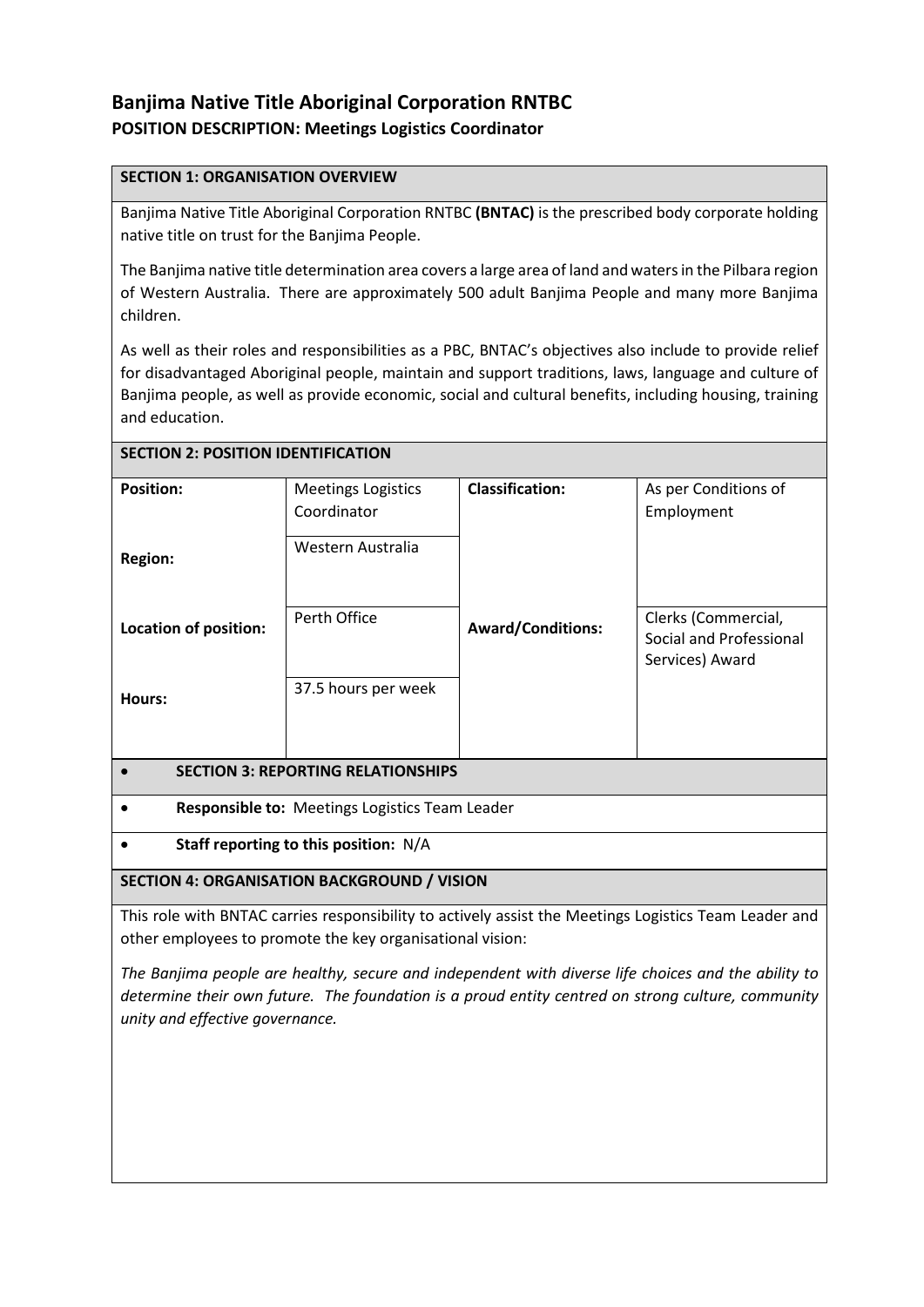# **SECTION 5: OCCUPATIONAL HEALTH AND SAFETY RESPONSIBLITIES**

All employees have responsibility for Work Health and Safety. The employee shall comply with the Workplace Health and Safety Act, Regulations, Codes of Practice and BNTAC Workplace Health and Safety Policies and Procedures.

The employee shall comply with instructions given by their manager in the respect of the Health and Safety of themselves and the Health and Safety of other persons.

# **SECTION 6: PRIMARY OBJECTIVES OF THIS POSITION**

The primary objective of this role is to ensure the smooth running of Banjima meetings through the well organised coordination of meeting administration and logistics. This role is pivotal in building excellent working relationships with Banjima People and supporting their attendance at meetings to ensure that the organisations operational and governance needs are fulfilled.

### **SECTION 7: KEY RESPONSIBLITES, GOALS OR OBJECTIVES**

*Duties and responsibilities include, but are not limited to:*

- Ensure that all registers detailing the names, contact and payment details of Banjima representatives sitting on various committees and sub-committees are kept up to date;
- Full management and coordination of meeting representative's attendance at numerous meetings, ensuring the correct delegates are in attendance;
- Full management of travel arrangements for BNTAC staff and meeting representatives, including meal and travel allowances, reimbursements, booking flights, car hire and facilitate payment of invoices;
- Ensure that the Meeting Spreadsheet is accurately maintained and provided to Payroll in a timely manner prior to meetings;
- Full management of all meeting logistics for numerous meetings i.e. venue hire, catering, attendance, technical services (as required), event management, etc;
- Manage the planning and logistics of relevant BNTAC meetings, including the AGM, roadshows, end of year functions, planning days, etc; Be available for periodic travel to the Pilbara region to attend meetings and events, as required;
- Ensure facilities are kept at a high level of presentation including boardrooms, kitchens and other public areas;
- Negotiate with vendors as appropriate in relation to meetings to achieve the most favourable terms;
- Liaise with other BNTAC staff as required in relation to meeting budgets and ensure budgets are adhered to;
- Management of BNTAC General Calendar and BNTAC Board Room Calendar;
- Day to day management of kitchen amenities and general staff amenities;
- Management of office stationery supplies;
- Management ofincoming and outgoing mail, including returned mail;
- Flexibility with working hours on meeting days
- Management of BNTAC Mail Registers; and
- Any other duties as directed by the Meetings and Logistics Team Leader